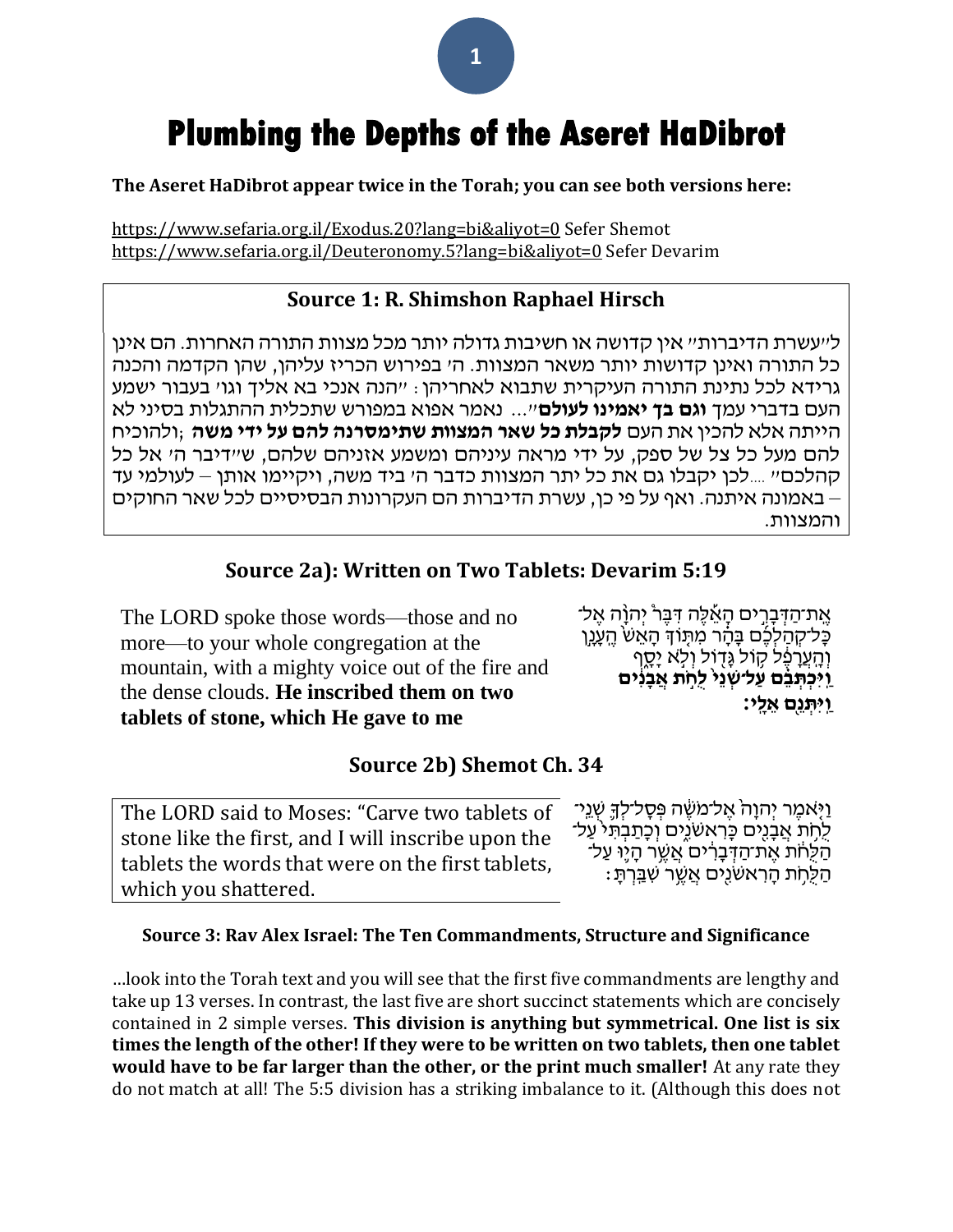invalidate this method of dividing the commandments, it requires us to work harder in justifying this way of structuring this list of ten commandments.)

Secondly, as we have seen, this division rests on a THEMATIC basis. The two lists of five commands are two sides of the religion according to the Ramban (Nachmanides). The Decalogue divides into themes; five Godly laws and five social laws (bein adam lamakom and bein adam lechavero). But this thematic division is far from self-evident for there would seem to be certain inconsistencies. In the first group of five - the God section - we have the command of respect for parents. Is this really a command directed to "the honour of The Creator"? This would seem to be a social law more than a command of belief! So does the thematic approach work? Maybe a 4:6 division would be better than a 5:5 division?

## **Source 4: Commentary of Ramban on Shemot Ch. 20**

HONOR THY FATHER. Having finished all that we are obligated towards the Creator Himself and His glory, He turns now to command us about those matters which concern created beings. He begins with the father, for in relation to his offspring, he is akin to a creator, being partner with Him in the forming of the child. *Kiddushin 30 b: "There are three partners in man: the Holy One, blessed be He, his father and his mother."* G-d is our first Father, and he who begets it [i.e., the child] is our last male parent. This is why He said in the Book of Deuteronomy, [*Honor thy father… as the Eternal thy G-d commanded thee*].472*Deuteronomy 5:16.* That is, "just as I have commanded you concerning My honor, so do I command you concerning the honor of those who have joined Me in your formation."

Now since this commandment refers to creatures on the earth, He has designated its reward to be prolongation of life on earth which He will give us. But in the opinion of our Rabbis, *Ibid., 39b.* the purport of the verse is "*that thy days may be long* and *upon the Land*." [It thus expresses two declarations]: He promises that our lives will be prolonged by observing this commandment — i.e., that G-d will fulfill our days in this world and they will be prolonged in the World to Come, which is unending — and that our dwelling will forever be on the good earth476*A reference to eternal life.* which He will give us. And in the Book of Deuteronomy, He expressly stated it: *that thy day may be long, and that it may go well with thee, upon the Land which the Eternal thy G-d giveth thee*. *Deuteronomy 5:16.* Thus they are two promises.

**)יב( כבד את אביך** - הנה השלים כל מה שאנו חייבין בדברי הבורא בעצמו ובכבודו, וחזר לצוות אותנו בעניני הנבראים, והתחיל מן האב שהוא לתולדותיו כענין בורא משתתף ביצירה, כי השם אבינו הראשון, והמוליד אבינו האחרון, ולכך אמר במשנה תורה )דברים ה טז) כאשר צויתיך בכבודי כן אנכי מצוך בכבוד המשתתף עמי ביצירתך. ...ויכנסו בכלל הכבוד דברים אחרים, כי בכל כבודו נצטווינו, ומפורשים הם בדברי רבותינו (קדושין לא ב), וכבר אמרו (שם ל ב) שהוקש כבודו לכבוד המקום:

וכאשר המצוה הזאת היא בתחתונים, כן נתן שכרה באריכות ימים בארץ אשר יתן לנו. ועל דעת רבותינו (קידושין לט ב) ענין הכתוב למען יאריכון ימיך ועל האדמה, יבטיח כי במצוה הזאת יהיו כל ימותינו ארוכים, כי ימלא השם ימינו בעולם הזה, ויהיו ארוכים בעולם הבא שכלו ארוך, ותהיה ישיבתינו לעד על האדמה הטובה שיתן לנו, ובמשנה תורה (דברים ה טז) פירש למען יאריכון ימיך ולמען ייטב לך על האדמה, והנה הם שתי הבטחות**:**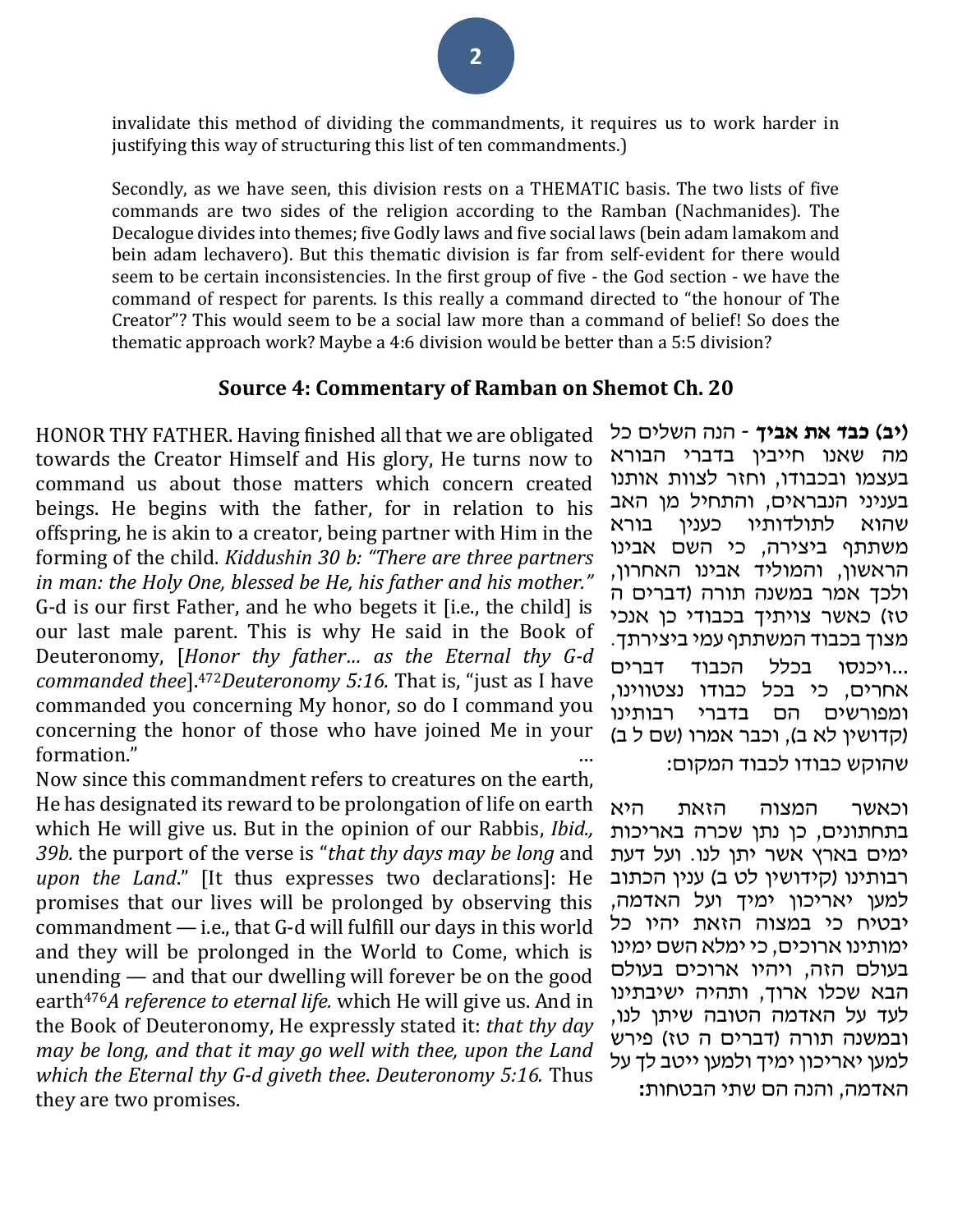# **Source 5: Sefer HaChinuch – the Book of Torah Education**

מצות כיבוד אב ואם - לכבד האב והאם, שנאמר (שמות כ יב) כבד את אביך ואת אמך וגו׳. ובא . הפרוש (קדושין לא, ב) אי זהו כבוד, מאכיל ומשקה מלביש ומכסה מכניס ומוציא

**The commandment to honor father and mother:** To honor father and mother, as it is stated (Exodus 20:12), "You shall honor your father and your mother." And the explanation (Kiddushin 31b) comes to [define it], "What does it mean to 'honor'? To feed, give drink, dress, bring in, and take out."

**משרשי מצוה זו,** שראוי לו לאדם שיכיר ויגמל חסד למי שעשה עמו טובה, ולא יהיה נבל ומתנכר וכפוי טובה שזו מדה רעה ומאוסה בתכלית לפני אלקים ואנשים. ושיתן אל לבו כי האב והאם הם סבת היותו בעולם, ועל כן באמת ראוי לו לעשות להם כל כבוד וכל תועלת שיוכל, כי הם הביאוהו לעולם, גם יגעו בו כמה יגיעות בקטנתו, וכשיקבע זאת המדה בנפשו יעלה ממנה להכיר טובת האל ברוך הוא שהוא סבתו וסבת כל אבותיו עד אדם הראשון, ושהוציאו לאויר העולם וספק צרכו כל ימיו והעמידו על מתכנתו ושלמות אבריו, ונתן בו נפש יודעת ומשכלת, שאלולי הנפש שחננו האל, יהיה כסוס כפרד אין הבין, ויעריך במחשבתו כמה וכמה ראוי להזהר בעבודתו ברוך הוא .

**From the roots of this commandment**is that it is fitting for a person to acknowledge and return kindness to people who were good to him, and not to be an ungrateful scoundrel, because that is a bad and repulsive attribute before God and people. And he should take to heart that the father and the mother are the cause of his being in the world; and hence it is truly fitting to honor them in every way and give every benefit he can to them, because they brought him to the world, and worked hard for him when he was little. And once he fixes this idea in his soul, he will move up from it to recognize the good of God, Blessed be He, who is his cause and the cause of all his ancestors until the first man (Adam), and that he took him out into the world's air, and fulfilled his needs every day, and made his body strong and able to stand, and gave him a mind that knows and learns - for without the mind that God granted him, he would be 'like a horse or a mule who does not understand.' And he should think at length about how very fitting it is to be careful in his worship of the Blessed be He.

**Rav David Fohrman**: The first five refer to vertical relationships; the last five to horizontal relationships

**Rav Israel:** Common elements of the first set:

- the use of ה' אלקיך

- the rationale of the mitzvah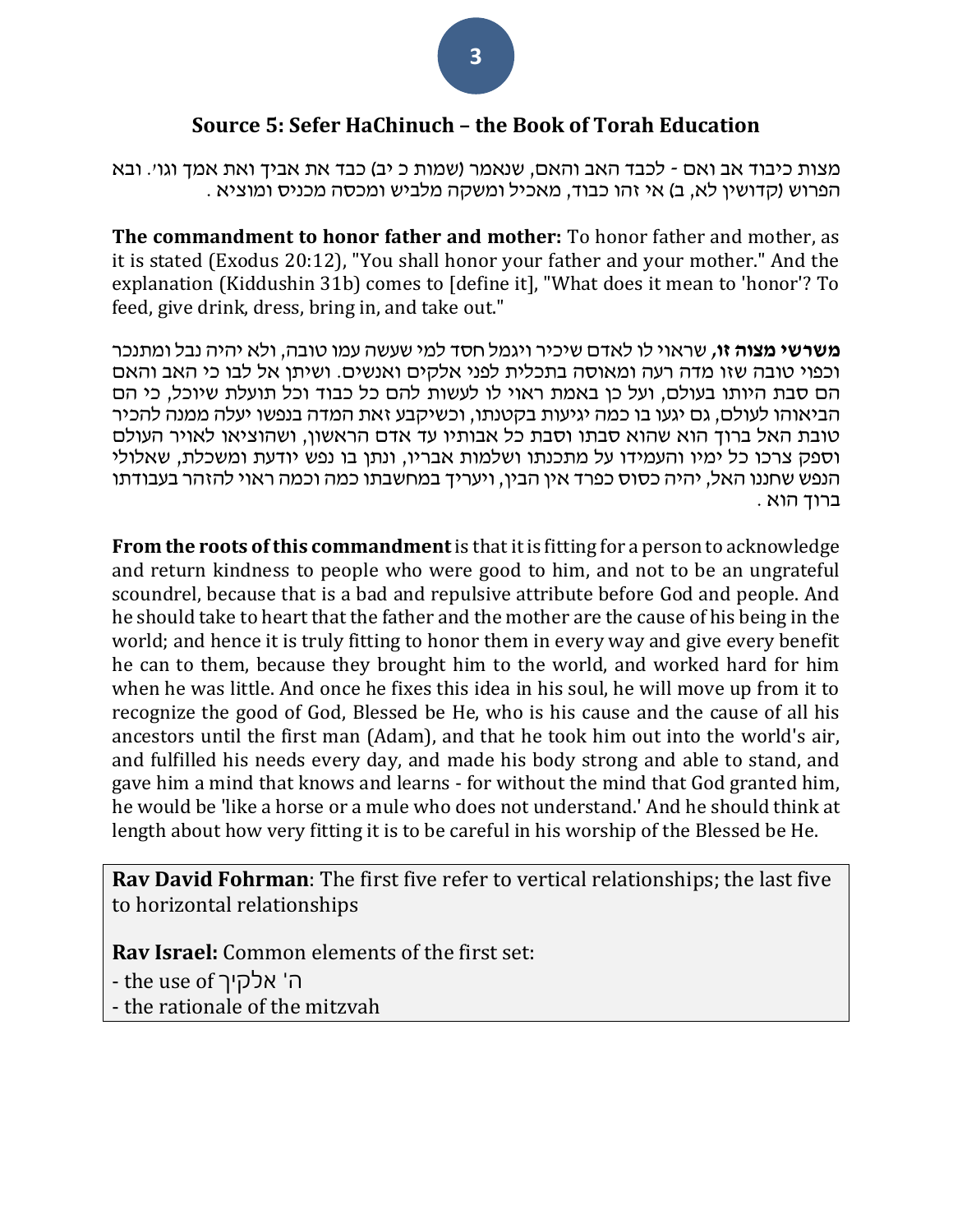#### **Source 6: Rabbi Lord Jonathan Sacks Zt"l: "To Thank before We Think"**

… it also makes sense to see them as three groups of three. **The first three (one God, no other God, do not take God's name in vain) are about God, the Author and Authority of the laws. The second set (keep Shabbat, honour parents, do not murder) are about createdness. Shabbat reminds us of the birth of the universe. Our parents brought us into being. Murder is forbidden because we are all created in God's image [\(Gen. 9:6\)](https://www.sefaria.org/Genesis.9.6?lang=he-en&utm_source=aish.com&utm_medium=sefaria_linker). The third three (don't commit adultery, don't steal, don't bear false witness) are about the basic institutions of society: the sanctity of marriage, the integrity of private property, and the administration of justice. Lose any of these and freedom begins to crumble.** This structure serves to emphasize what a strange command the tenth is: "Do not be envious of your neighbor's house. Do not be envious of your neighbor's wife, his slave, his maid, his ox, his donkey, or anything else that is your neighbour's." At least on the surface this is different from all the other rules, which involve speech or action.[1] Envy, covetousness, desiring what someone else has, is an emotion, not a thought, a word or a deed. And surely we can't help our emotions. They used to be called the "passions", precisely because we are passive in relation to them. So how can envy be forbidden at all? Surely it only makes sense to command or forbid matters that are within our control. In any case, why should the occasional spasm of envy matter if it does not lead to anything harmful to other people?

Here, it seems to me, the Torah is conveying a series of fundamental truths we forget at our peril. **First, as we have been reminded by cognitive behavioural therapy, what we believe affects what we feel.[2]** Narcissists, for instance, are quick to take offence because they think other people are talking about or "dissing" (disrespecting) them, whereas often other people aren't interested in us at all. Their belief is false, but that does not stop them feeling angry and resentful. **Second, envy is one of the prime drivers of violence in society.** It is what led Iago to mislead Othello with tragic consequences. Closer to home it is what led Cain to murder Abel. It is what led Abraham and then Isaac to fear for their lives when famine forced them temporarily to leave home. They believe that, married as they are to attractive women, the local ruler will kill them so that they can take their wives into their harem. Most poignantly, envy lay at the heart of the hatred of the brothers for Joseph. They resented his special treatment at the hands of their father, the richly embroidered cloak he wore, and his dreams of becoming the ruler of them all. That is what led them to contemplate killing him and eventually to sell him as a slave.

#### **Source 7: Commentary of R. Avraham Ibn Ezra**

THOU SHALT NOT COVET. Many people are amazed at this commandment. They ask, how is it possible for a person not to covet in his heart all beautiful things that appear desirable to him? I will now give you a parable.276*Which will aid you in understanding the commandment that prohibits coveting.* Note, a peasant of sound mind who sees a beautiful princess will not entertain any covetous thoughts about sleeping with her, for he knows that this is an impossibility. This peasant will not think like the insane who desire to sprout wings and fly to the sky, for it is impossible to do so. Now just as a man does not desire to sleep with his mother, although she be beautiful, because he has been trained from his childhood to know that she is prohibited to

**לא תחמוד .**אנשים רבים יתמהו על זאת המצוה. איך יהיה אדם שלא יחמוד דבר יפה בלבו כל מה שהוא נחמד למראה עיניו. ועתה אתן לך משל. דע כי איש כפרי שיש לו דעת נכונה והוא ראה בת מלך שהיא יפה לא יחמוד אותה בלבו שישכב עמה. כי ידע כי זה לא יתכן. ואל תחשוב זה הכפרי שהוא כאחד מן המשוגעים שיתאוה שיהיו לו כנפים לעוף השמים. ולא יתכן להיות כאשר אין אדם מתאוה לשכב עם אמו אע"פ שהיא יפה. כי הרגילוהו מנעוריו לדעת שהיא אסורה לו. ככה כל משכיל צריך שידע כי אשה יפה או ממון לא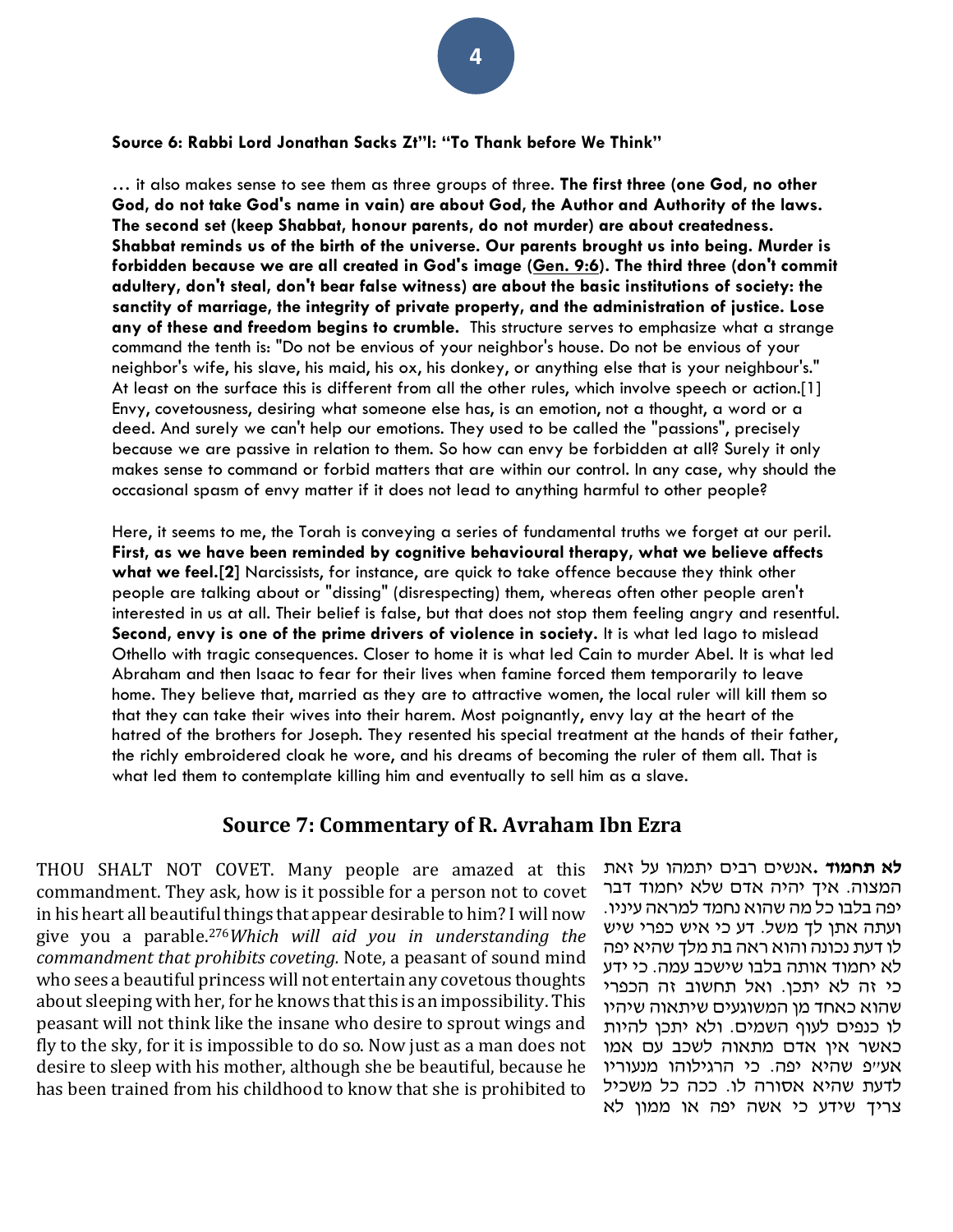him, so must every intelligent person know that a person does not acquire a beautiful woman or money because of his intelligence or wisdom, but only in accordance with what God has apportioned to him. Indeed, Koheleth states, *yet to a man that hath not labored therein shall he leave it for his portion* [\(Eccles. 2:21\)](/Ecclesiastes.2.21). Furthermore, our sages taught, children, life, and sustenance are not dependent upon a person's merits but upon the stars.277*Mo'ed Katan 28a.* The intelligent person will therefore neither desire nor covet. Once he knows that God has prohibited his neighbor's wife to him she will be more exalted in his eyes than the princess is in the eyes of the peasant. He will therefore be happy with his lot and will not allow his heart to covet and desire anything which is not his. For he knows that that which God did not want to give him, he cannot acquire by his own strength, thoughts, or schemes. He will therefore trust in his creator, that is, that his creator will sustain him and do what is right in His sight.

ימצאנו אדם בעבור חכמתו ודעתו. רק כאשר חלק לו השם. ואמר קהלת )לאשר( ]ולאדם שלא עמל בו[ יתננו חלקו. ואמרו חכמים בני חיי ומזוני לאו בזכותא תליא מלתא אלא במזלא. ובעבור זה המשכיל לא יתאוה ולא יחמוד. ואמר שידע שאשת רעהו אסרה השם לו יותר היא נשגבה בעיניו מבת מלך בלב הכפרי על כן הוא ישמח בחלקו ולא ישים אל לבו לחמוד ולהתאוות דבר שאינו שלו. כי ידע שהשם לא רצה לתת לו. לא יוכל לקחתו בכחו ובמחשבותיו ובתחבולותיו. על כן יבטח בבוראו שיכלכלנו ויעשה הטוב בעיניו. והנה נשלם פירוש עשרת הדברים

## **Source 8: Rambam, Laws of Robbery 1:9**

 $\sum$  Anyone who covets a servant, a maidservant, a house or utensils that belong to a colleague, or any other article that he can purchase from him and pressures him with friends and requests until he agrees to sell it to him, violates a negative commandment, even though he pays much money for it, as Exodus 20:14 states: "Do not covet."

The violation of this commandment is not punished by lashes, because it does not involve a deed. One does not violate this commandment until one actually takes the article he covets, as reflected by Deuteronomy  $7:25$ : "Do not covet the gold and silver on these statues and take it for yourself." Implied is that the Hebrew tachmod refers to coveting accompanied by a deed.

Anyone who desires a home, a wife, utensils, or anything else 10 belonging to a colleague that he can acquire from him, violates a negative commandment at the time he thinks in his heart, "How is it possible to acquire this from him?" and his heart is aroused by the matter, as Deuteronomy 5:18 states: "Do not desire...." Desire refers to feelings in the heart alone.

Desire leads to coveting and coveting leads to robbery.For if the 11 owners do not desire to sell despite the offer of much money and many supplications by friends, the person motivated by desire will be moved to robbery, as Michah 2:2 states: "They coveted houses and stole."

And if the owner stands up against them to save his property, or in another way prevents the person motivated by desire from robbing, he will be moved to murder. Take, for example, the narrative of Ach'av and Navot.

Thus, we see see that a person who desires another person's 12 property violates one negative commandment. One who purchases an object he desires after pressuring the owners and repeatedly asking them, violates two negative commandments. For that reason, the Torah prohibits both desiring and coveting. If he takes the article by robbery, he violates three negative commandments.

יתוֹ וְבֵלְיו שֶׁל הַחוֹמֵד עַבְדּוֹ אוֹ אֲמְתוֹ אוֹ בֵּיתוֹ וְבֵלְיו שֶׁל חֲבֵרוֹ אוֹ דְּבָר שֶׁאֶפְשָׁר לוֹ שֶׁיִקְנֵהוּ מִמֶּנּוּ וְהִכְבִּיר עָלָיו בְּרֵעִים וְהִפְצִיר בּוֹ עַד שֵׁלְקָחוֹ מִמֵּנּוּ אַף עַל פִּי שֶׁנְּתַן לוֹ דְּמִים רַבִּים הֲרֵי זֶה עוֹבֵר בְּלֹא  $\aleph^{\natural n}$  (הברים ה יח) (דברים ה יח) תַחְמֹד". וְאֵין לוֹקִין עַל לְאוּ זֶה מִפְּנֵי שֶׁאֵין בּוֹ מַעֲשֶׂה. וְאֵינוֹ עוֹבֵר בְּלָאוּ זֶה עַד שֶׁיִּקַּח הַחֲפֶץ שֶׁחָמַד. כָּעָנְיָן שֵׁנֵאֲמַר (דברים ז כה) "לֹא תַחְמֹד כֵּסֵף וזהָב עֲלֵיהֶם וְלַקְחָתָּ לַדְּ". חִמּוּד שֶׁיֵּשׁ בּוֹ מַעֲשֶׂה:

● כֵּל הַמַּתְאַוֶּה בֵּיתוֹ אוֹ אֲשָׁתּוֹ וְכֵלֵיוּ שֵׁל חֲבָרוֹ. וְכֵן כָּל כַּיוֹצֵא בָּהֵן מְשָׁאָר דְּבָרִים שֵׁאֲפָשָׁר לוֹ לִקְנוֹתַן מִמֵּנּוּ. כֵּיוַן שֶׁחַשָּׁב בִּלְבּוֹ הֵיאָךְ יִקְנֵה דָּבָר זֶה וְנִפְתָּה בַּלְבּוֹ בַדְּבָר עָבָר בָּלֹא תַּעֲשֶׂה שַׁנֵּאֲמָר (דברים ה יח) "לֹא תִתְאַוֶּה" וְאֵין תַּאֲוָה אֵלָּא בַּלֵּב בִּלְבָד:

התאור מביאה לידי חמוד והחמוד מביא לִידֵי גֵזֶל. שֶׁאָם לֹא רָצוּ הַבְּעָלִים לִמְכֹּר אַף עַל פִּי שֵׁהְרְבָּה לָהֶם בְּדָמְים וְהִפְצִיר בְּרֵעִים יָבוֹא לִידֵי גֵזֶל שֶׁנֶאֱמַר (מיכה ב ב) "וְחָמְדוּ בָּתִּים וְגָזְלוּ". וְאִם עָמְדוּ הַבְּעָלִים בְּפָנָיו לְהַצִּיל מְמוֹנָם אוֹ מְנָעוּהוּ מִלְּגְזל יָבוֹא לִידֵי שְׁפִיכוּת דְּמִים. צֵא וּלְמַד מִמַּעֲשֵׂה אַחָאָב וְנָבוֹת:

ים הא לְמַדְתְּ שֶׁהַמְתְאַוֶּה עוֹבֵר בְּלְאוּ אֶחְד וְהַקּוֹנֵה דָּבָר שֵׁהְתְאַוָּה בְּהֵפְצֵר שֵׁהְפִצִיר בַּבְּעָלִים אוֹ בְּבַקְשָׁה מֵהֶן עוֹבֵר בִּשְׁנֵי לָאוִין. לְכָךָ נַאֲמָר (שמות כ יד) (דברים ה יח) "לֹא תַחְמֹד" וְ(דברים ה יח) "לֹא תִתְאַוֶּה". וְאִם גַּזֵל עַבָר בְּשָׁלֹשָׁה לַאוִין: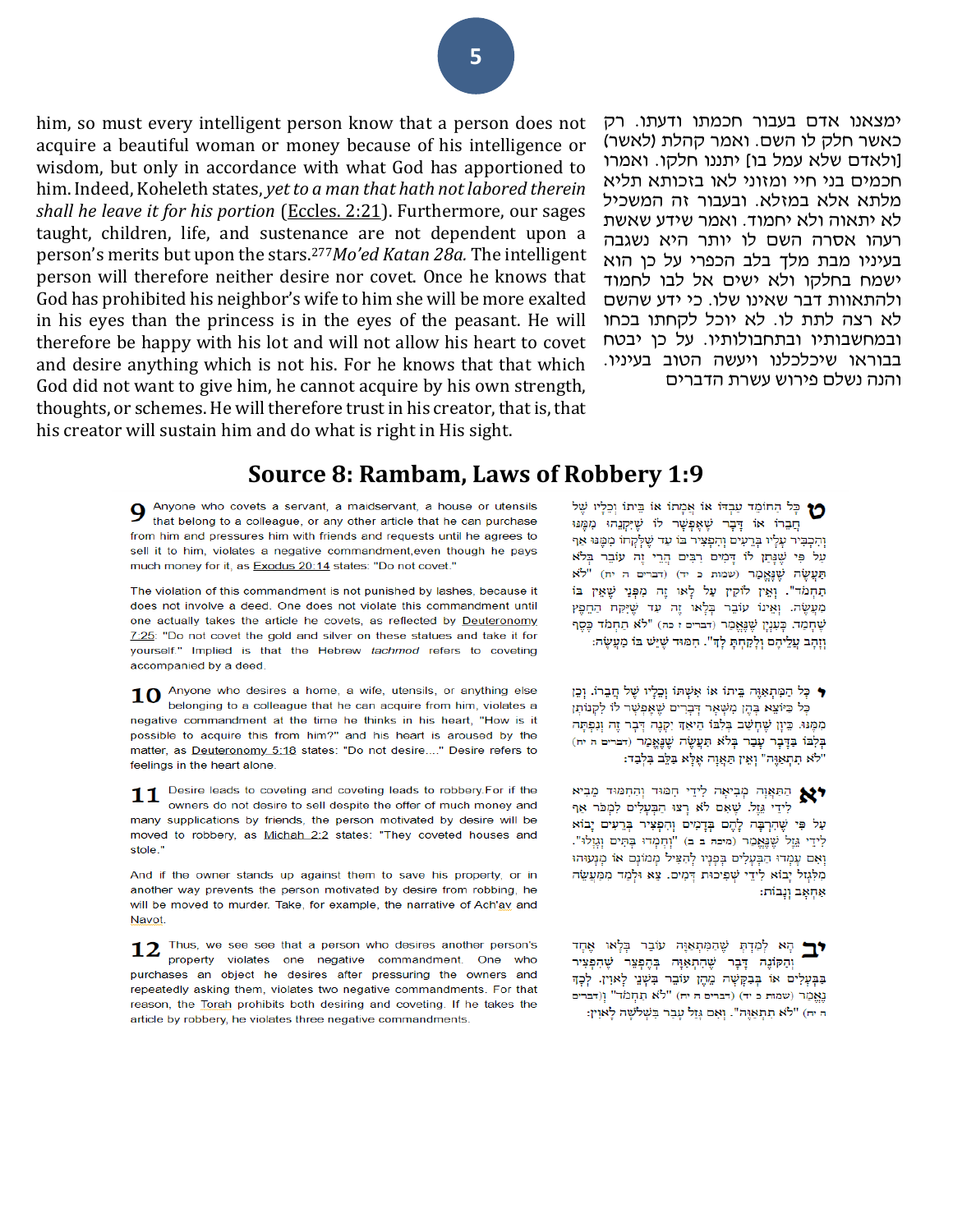# **Source 9: Rav Michael Rosensweig, Lo Tachmod: The Perfect Culmination of the Asseret ha-Dibrot**

The Torah intentionally bypasses "*gezel*" for "*chimud*" precisely because the term "*chimud*" refers also to planning for or obsessing about attaining someone else's property**. There is much evidence to indicate that the improper focus upon another's property constitutes the root of this prohibition even according to those authorities who demand that the planning be implemented, as well. Rambam (Hil. Gezeilah 1:9), for example, insists that this violation cannot occur without the attainment of the object in question, yet he characterizes the prohibition as one lacking in action - "***lav she-ein bo masseh***"- with respect to the absence of** *malkot***!...** R. Yonah and Ibn Ezra, in their Torah commentaries, explain that this prohibition seeks to inculcate the *halachic* approach to the material world by projecting the ideal of "*sameach be-chelko*" (satisfaction with one's material lot in life), thereby also guaranteeing mutual respect and limiting friction between individuals.

## Source 10: Rav David Fohrman "The Hidden Structure of the Ten Commandments"

If you look at the language that the Ten Commandments couches the command not to covet in, there is something very obsessive about the language. It doesn't just say …don't covet the house of your friend." It keeps on going: "Don't covet his house. Don't covet his wife. Don't covet his manservant. Don't covet his maid servant. Don't covet anything that he has." And it gets extremely specific in all these things, one thing after another thing. It's this veritable laundry list of stuff. It's like you feel like saying "I get it already! Why over and over again?"

… the Torah seems, I think, to suggest that there is something obsessive about the nature of coveting. Where does that come from? What lie am I telling myself that I think I am just going to be happy if I have all these things and then it never really works.

So let's try and play this thought experiment, I call it 'The Coveting Game.' Imagine you are coveting something. Here is your friend Joe, right, and it turns out that Joe has this beautiful wide-screen TV and you've decided there is nothing you want more in life than Joe's wide-screen TV. So you are desperate about this. And you keep on asking Joe for it and Joe just won't sell it to you, he won't give it to you and every time you go over to Joe's house you just look at this wide-screen TV and you get down. You think "why can't I have Joe's wide-screen TV?"

Eventually you go and you seek therapy for this. So you are in therapy with the Therapist and she is talking to you about coveting, about your obsessions. And finally she says to you "we could just go to Best Buy just down the block, and I could buy you a wide-screen TV with all this money that you're spending. Why don't we just go do that?" Would that solve my coveting issue?

I think the answer is what essentially I really want is, I want to be Joe. I don't want to be me. And the great lie I'm telling myself is that if I can just get enough of Joe's things then I can somehow crawl out of this terrible space which I call 'my own life' and somehow feel as if I'm occupying a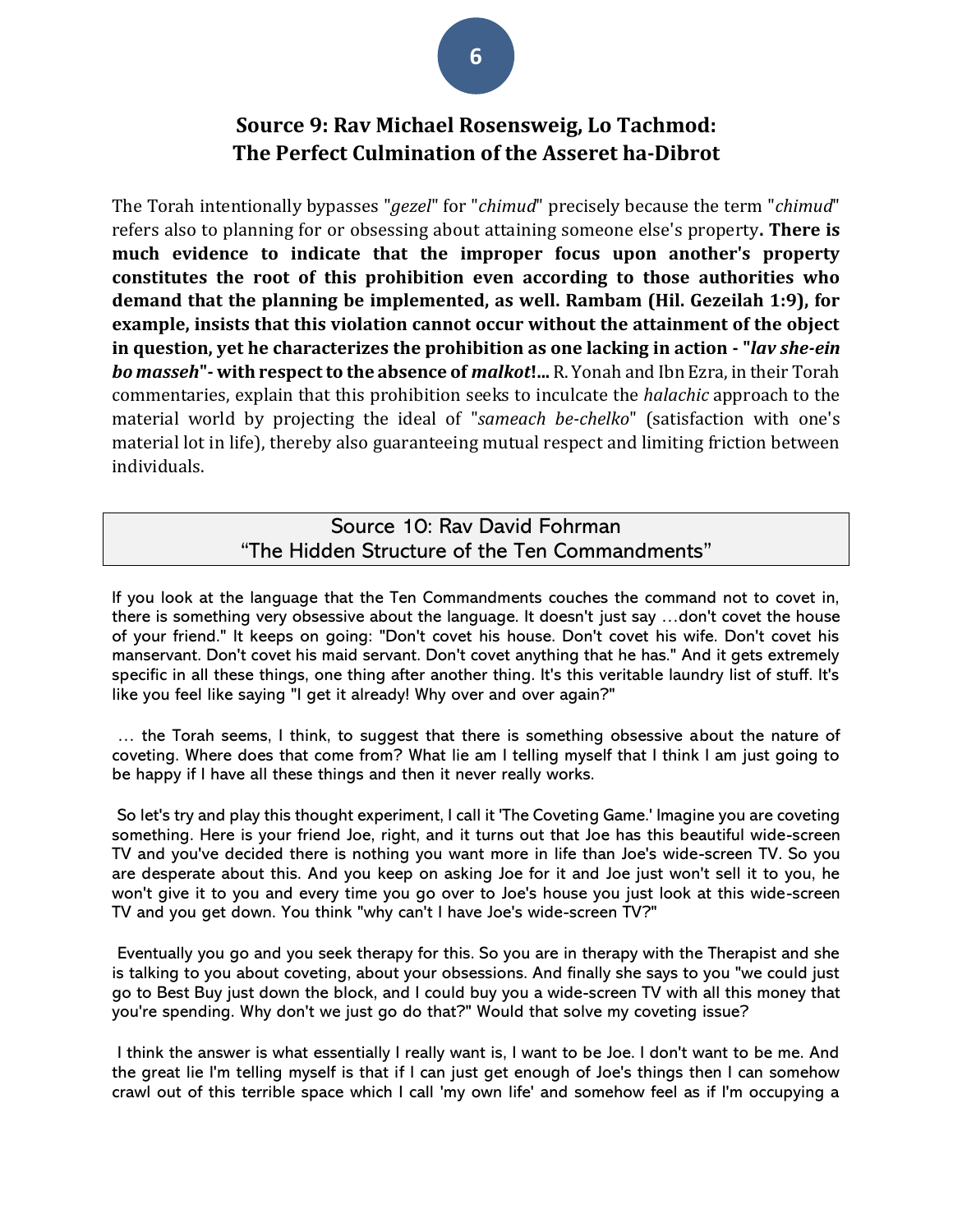

different role in the world; I am occupying Joe's role in the world. Of course it never really works, I never really feel like Joe. So I feel like I need the next thing, and I need the next thing, then I will feel like Joe. Now, if in horizontal relationships, I was given to coveting, what would my vertical relationships look like?

Think about your parents. Why would you honor your parents? The reason why you honor your parents is because they gave you everything you have. But, what if everything you have wasn't good enough? What if they gave me the wrong education? What if they gave me the wrong genes? The wrong DNA? What if I viewed life itself—that great gift that they gave me—as not a great gift at all. There would be no reason to give them honor. I would be resentful against them.

So if the Torah is saying "don't covet" on the one hand and "honor your parents" on the other hand, what it's really saying is "don't abrogate yourself." You don't need to seek out someone's life and try to be Joe. And your parents did give you something immensely valuable for which you are eternally in debt to them and that is your life. That life is worthwhile. When you honor your parents, what are you really saying? You're saying the gift they gave you was meaningful. The life they gave you was incredibly valuable. There is no greater act of self-affirmation than honoring your parents. When you honor your parents, you're actually affirming your existence.

The fifth principle is "recognize yourself." You do have something to honor your parents for. You don't need to covet and try to occupy somebody else's place in life.

# **Source 11: Rav Zev Leff**

The root of coveting another's assets is a lack of satisfaction with one's own lot in life. "If only I were that other person," reasons the coveter, "I would have happiness!" Hence, all of that person's relationships and assets are equated since the coveter wants to be that person rather than desiring a specific one of his items.

## **Source 12: Rabbi Yaacov Haber: Lo Tachmod: Mazal, Destiny and the Prohibition Against Coveting**

Every individual's true sense of identity is ultimately rooted in his soul. The pairing of a specific soul with its unique personality into a specific body which is determined at or soon before conception (see *Nidda* (16b) and *Midrash Tanchuma Parashas P'kudei* 3) is decided upon with great precision by *HaKadosh Baruch Hu.* It is this union which determines major aspects of a person's life since his body's genetic makeup will determine many of his physical qualities, some aspects of his personality, and many aspects of his health. The family in which he is born will greatly impact on his education, his training, his early social environment, will further affect his personality development, and often will even largely determine his career and marriage partner. Most of these factors, according the the *Midrash Tanchuma,* are determined by *Hashem* even before the birth of the child. He arranges that this specific soul should be placed into this particular body and born into this particular family so that all of the above-mentioned aspects of the person's life should occur with precision to that individual. The one factor which surely remains the domain of the child is whether he will choose to be good or bad, righteous or wicked. (See *Rambam Hilchos Teshuva* Chapter 5.)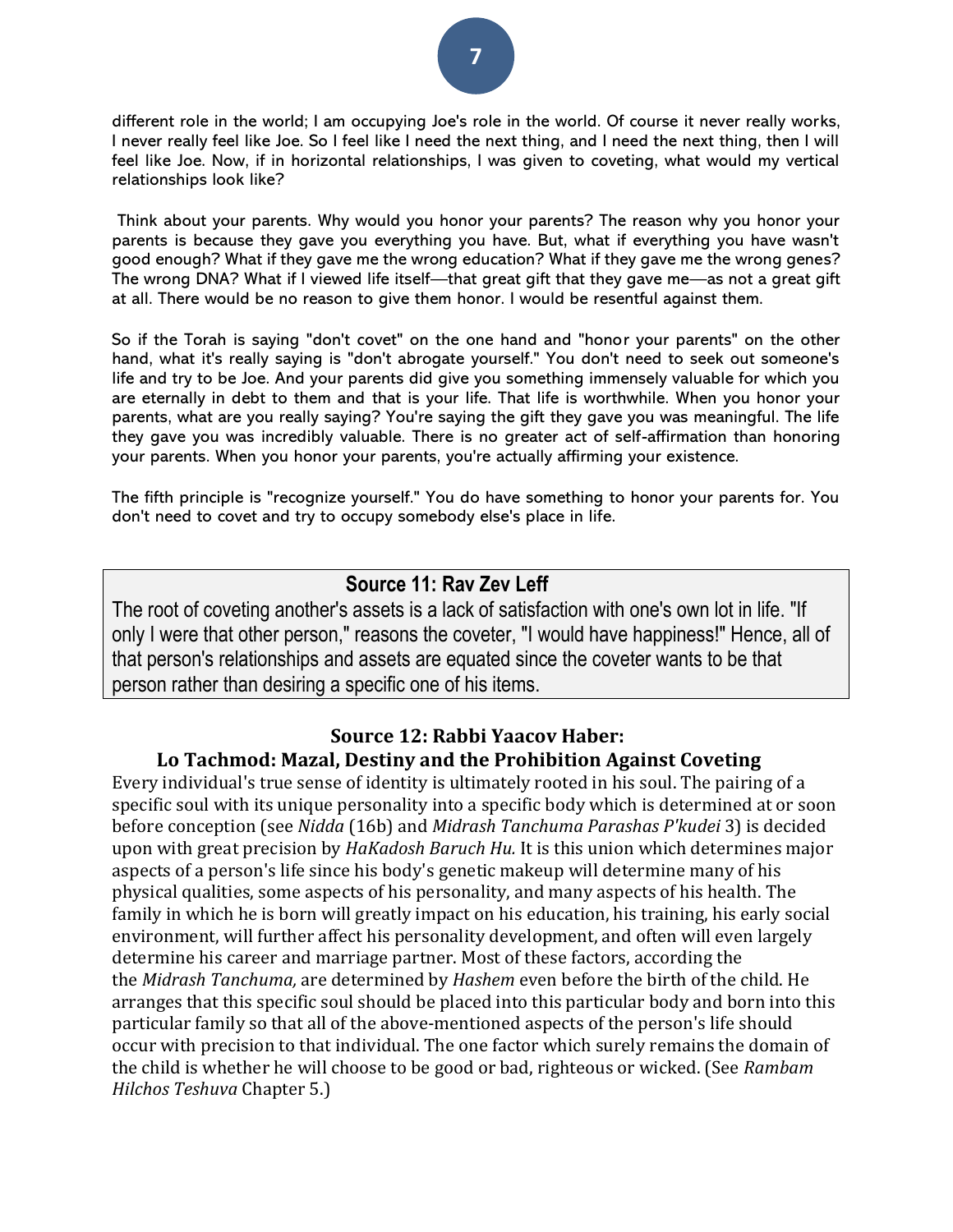Rabbi Soloveitchik *zt"l* often referred to these two aspects of the human soul-body entity - the predetermined and the non-predetermined - as Fate and Destiny**. It is the challenge of each individual to take his Fate and transform it into his Destiny or to marshal all of one's inborn and acquired talents as well as the challenges and obstacles of one's initial environment and serve His Maker from within that framework to fulfill his Destiny. To complain about one's Fate is futile. It is precisely this environment that is best suited for that particular soul to live out its life, and it behooves the individual to utilize precisely this framework to excel and maximalize one's potential**. Even if *"no'ach lo l'adam shelo nivra mishenivra"* (*[Eiruvin](https://www.sefaria.org/Eruvin.13b?lang=he-en&utm_source=torahweb.org&utm_medium=sefaria_linker)* [13b\)](https://www.sefaria.org/Eruvin.13b?lang=he-en&utm_source=torahweb.org&utm_medium=sefaria_linker) - the soul would not have chosen this existence and would rather remain in the heavenly bliss above without having to undergo the challenge of existence, *"'achshav shenivra - y'fashpeish b'ma'asav!" -* now that he has been placed in this world, let him search out his deeds and perfect his service of his Creator! (Compare *Chazal*'s statement (*Mo'eid Katan* 28a) "children, life, and sustenance are not (solely - see *Tosfos ibid.*) dependent on merit but on *mazal*" and see R. Aryeh Kaplan's *zt"l Handbook of Jewish Thought* (Vol 2. *Divine Providence* 19:25-26)).

Every morning we recite three *b'rachos* of identity noting who we are, or, in other words, who G-d made us into by placing our souls into a particular body thus deciding for us our religion, social status, and gender. We then praise Him as the One *"she'asa li kol tzarki"* - Who made everything I need to actualize my potential. We then proceed to exalt G-d as the *"Meichin mitz'adei gever"* - Who prepares the footsteps of Man. This can be taken to refer not only to Hashem's giving us the ability to walk but also to His constant arranging of events in our lives by placing us at the appropriate, precise crossroads for our decisionmaking process (*b'chira chafshis*) to play itself out. All of these aspects are included in our Fate. We conclude the *Birchos HaShachar* by beseeching G-d to make our Fate as easy as possible: *lo lidei nisayon v'lo lidei vizayon v'harchikeinu mei'adam ra...* -"[may You] not lead us to trials or to embarrassment and distance us from evil people." Each morning as we prepare for another day, we note that it is G-d who placed us in our past environment and will continue to present us with appropriate challenges specifically tailored for us alone (our Fate), and we ask for His assistance and kindness in helping us succeed (our Destiny).

### **Source 13: Mechilta D'R. Yishmael 20: 14**

How were the Ten Commandments given? Five on one tablet and five on the other. "I am the L rd your G d," and opposite it "You shall not kill," whereby Scripture apprises us that spilling blood is tantamount to "diminishing" the likeness of the King. An analogy: A king of flesh and blood enters a province, sets up statues of himself, makes images of himself, and mints coins in his likeness. After some time, they upset his statues, break his images, devalue his coins — and "diminish" the likeness of the king. Likewise, Scripture equates spilling blood to "diminishing" the likeness of the King, as it is written [\(Genesis 9:6\)](/Genesis.9.6) "One who spills the blood of man … (For in the image of G d did He make man.") It is written "There shall not be unto you any other gods in My presence," and, opposite it, "You shall not commit adultery," whereby Scripture apprises us that idolatry is tantamount to adultery.

כיצד נתנו עשרת הדברות? ה' על לוח זה וה' על לוח זה. כתיב "אנכי ה' אלהיך" וכנגדו "לא תרצח", מגיד הכתוב שכל מי ששופך דם – מעלה עליו הכתוב כאלו ממעט בדמות המלך; משל למלך בשר ודם שנכנס למדינה, והעמיד לו איקונות ועשה לו צלמים וטבעו לו מטבעות; לאחר זמן כפו לו איקונותיו, שברו לו צלמיו ובטלו לו מטבעותיו ומיעטו בדמותו של מלך; כך, כל מי שהוא שופך דמים – מעלה עליו הכתוב כאלו ממעט בדמות המלך, שנ) י<u>[בראשית ט ו](/Genesis.9.6)</u>״ (שֹׁפֵּךְ דַּם הָאָדָם בָּאָדָם דָּמוֹ יִשָּׁפֵדְּ – כִּי בִּצֶלֶם אֱלֹהִים עֵשָׂה אֶת הָאֲדָם״. כתיב ״לא יהיה לדי״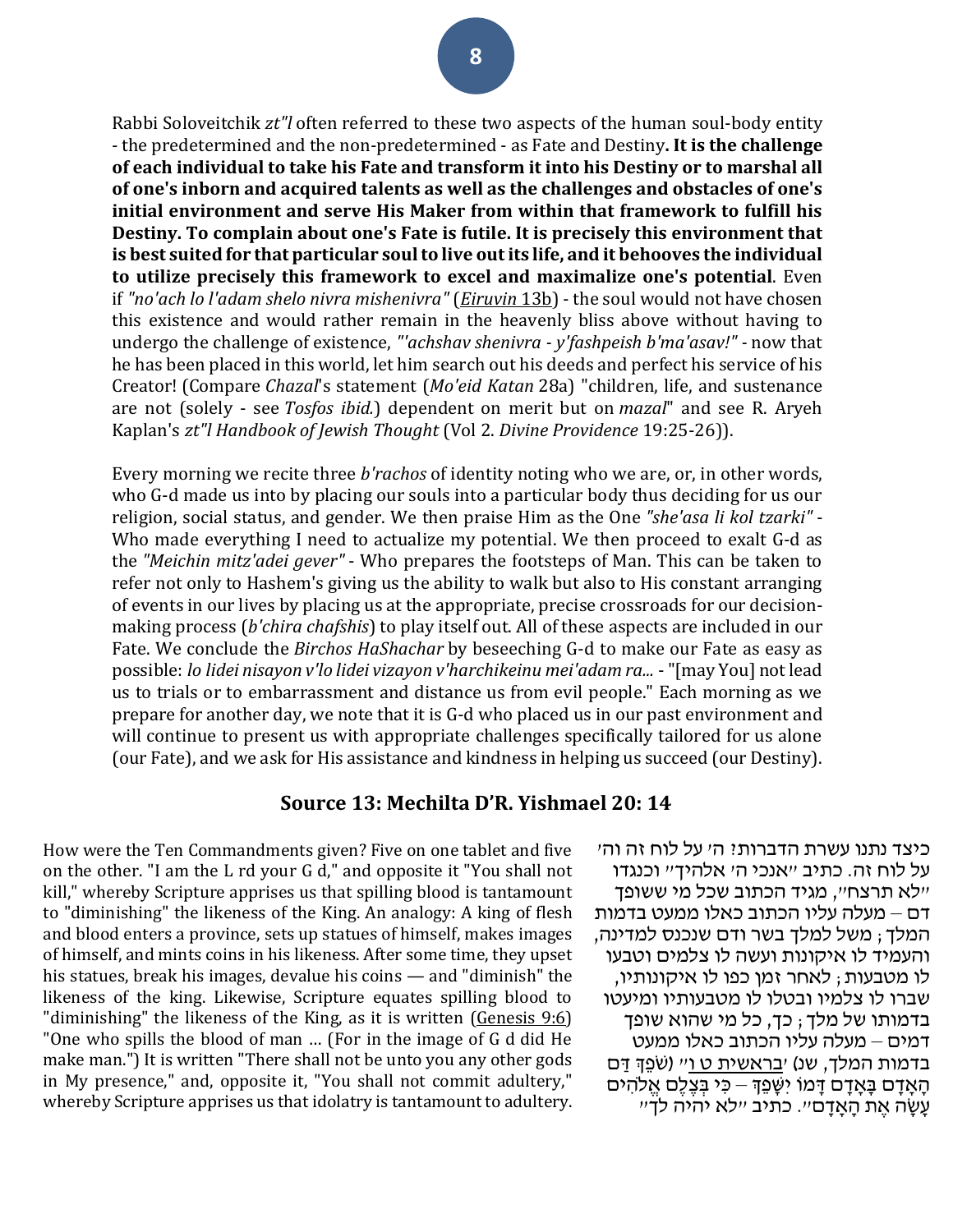As it is written [\(Ezekiel 16:32\)](/Ezekiel.16.32) "You are the (very essence of the) adulterous woman, who (though) living with her husband, (still) takes strangers," and [\(Hoshea 3:1\)](/Hosea.3.1) "And the L rd said again to me: "Go and love a woman beloved by her husband, and playing the harlot under him — just as the L rd loves the children of Israel, while they turn to other gods…" It is written "You shall not take the name of the L rd your G d in vain," and, opposite it, "You shall not steal," whereby we are apprised that one who steals, in the end comes to swear in vain, as it is written [\(Jeremiah 7:9\)](/Jeremiah.7.9) "Shall one steal, murder, commit adultery, swear falsely (… and go after the gods of others, etc.?" And it is written [\(Hoshea 4:2\)](/Hosea.4.2) "swearing, lying, murdering, stealing, (committing) adultery…" It is written "Remember the Sabbath day to sanctify it," and, opposite it, "You shall not testify (falsely)," whereby Scripture apprises us that one who desecrates the Sabbath thereby testifies before Him who spoke and brought the world into being that He did not create His world in six days and did not rest on the seventh day, and that one who keeps the Sabbath thereby testifies before Him who spoke and brought the world into being that He created His world in six days and rested on the seventh day, as it is written (Isaiah  $43:10$ ) "You are My witnesses, says the L rd … that I am He. Before Me no god was created and there will be none after Me." It is written "Honor your father and your mother," and, opposite it, "You shall not covet," whereby Scripture apprises us that whoever covets, in the end comes to beget a son who curses his father and honors one who is not his father. This is why the Ten Commandments were given, five on one tablet and five on the other. These are the words of R. Chanina b. Gamliel. The sages say: (They were given) ten on one tablet and ten on the other. As it is written [\(Devarim 5:19\)](/Deuteronomy.5.19) "These things (the ten commandments) the L rd spoke … And He wrote them on two tablets of stone." And [\(Song of Songs 4:5\)](/Song_of_Songs.4.5) "Your two breasts are like two fawns, twins of a gazelle." And (Ibid. 5:14) ("The tablets of) His hands are wheels of gold, set with emeralds."...

וכתיב כנגדו "לא תנאף", מגיד הכתוב שכל מי שעובד עבודה זרה – מעלה עליו הכתוב כאלו מנאף אחר המקום, שנ) '[יחזקאל טז](/Ezekiel.16.32)  <u>[לב](/Ezekiel.16.32)</u>״ (האשה המנאפת תחת אשה תקח את זרים", וכתוב) [הושע ג א](/Hosea.3.1)" (ויאמר ה' אלי עוד לך אהב אשת אהובת רע ומנאפת וגו'". כתיב "לא תשא את שם ה' אלהיך לשוא" וכנגדו כתיב "לא תגנוב", מגיד הכתוב שכל מי שהוא גונב, לסוף בא לידי שבועת שוא, שנ) '[ירמיה ז ט](/Jeremiah.7.9)" (הגנוב רצוח ונאוף והשבע לשקר״, וכתיב) <u>[הושע ד ב](/Hosea.4.2)</u>״ (אלה וכחש ורצוח וגנוב ונאוף". כתיב "זכור את יום השבת לקדשו" וכנגדו כתיב "לא תענה...". מגיד הכתוב שכל מי שמחלל את השבת, מעיד לפני מי שאמר והיה העולם, שלא ברא עולמו לששה ימים ולא נח בשביעי; וכל מי שמשמר את השבת – מעיד לפני מי שאמר והיה העולם, שברא עולמו לששה ימים ונח בשביעי, שנ) '[ישעיה מג יב](/Isaiah.43.12)" (ואתם עדי נאום ה' ואני אל". כתיב "כבד את אביך ואת אמך" וכנגדו כתיב "לא תחמוד", מגיד הכתוב שכל מי שהוא חומד, סוף מוליד בן שהוא מקלל את אביו ואת אמו, ומכבד למי שאינו אביו. לכך נתנו עשרת הדברות חמשה על לוח זה וחמשה על לוח זה, דברי ר' חנינא בן גמליאל, וחכמים אומרים: עשרה על לוח זה ועשרה על לוח זה, שנ ) '[דברים ה יט](/Deuteronomy.5.19) ( "את הדברים האלה דבר ה' – ויכתבם על שני לוחות אבנים", ואומר) [שיר השירים ד](/Song_of_Songs.4.5)  [ה](/Song_of_Songs.4.5)" (שני שדיך כשני עפרים תאומי צביה" ואו) י<u>[שיר השירים ה יד](/Song_of_Songs.5.14)</u>״ (ידיו גלילי זהב ממולאים בתרשיש ."